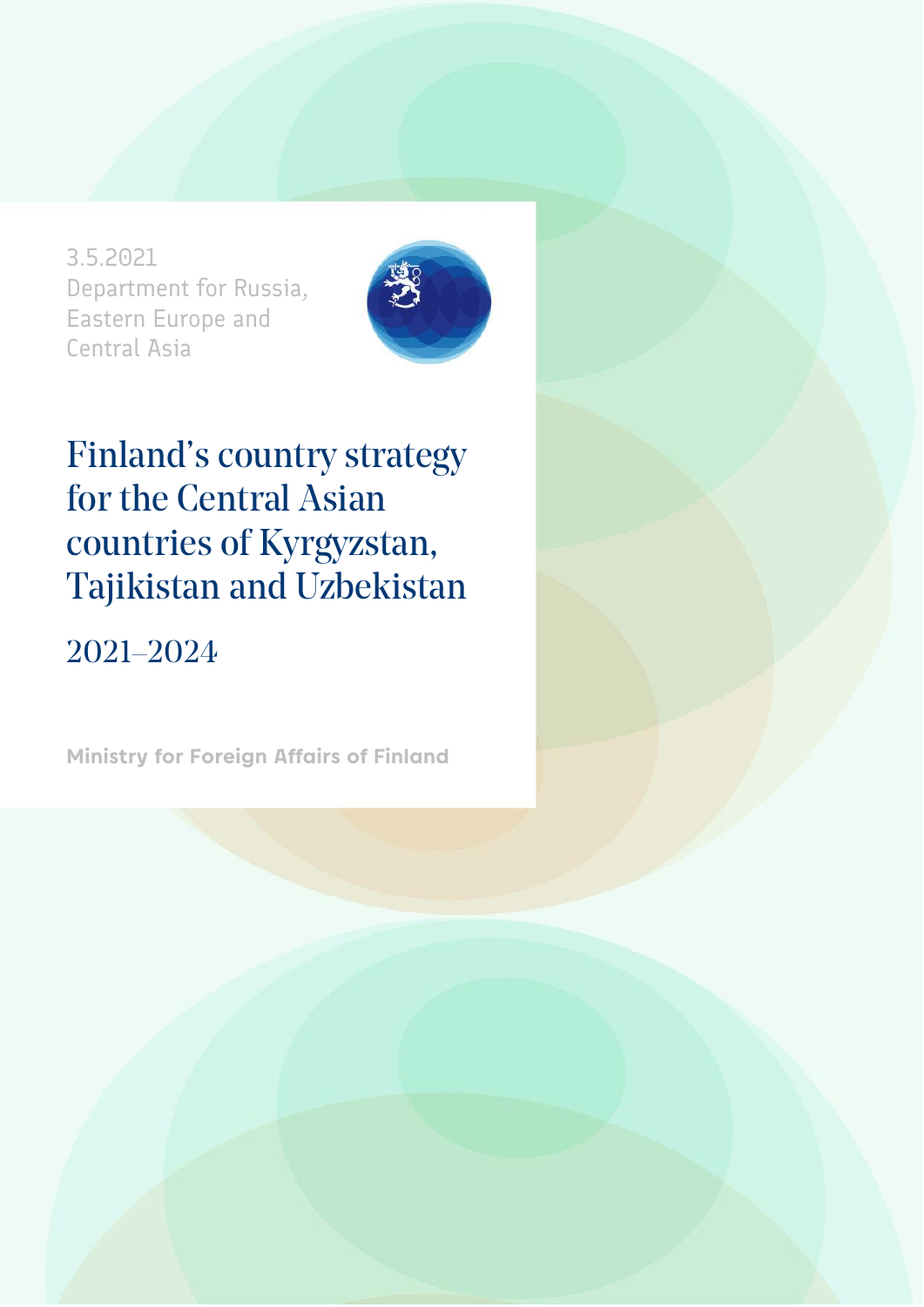#### **EXECUTIVE SUMMARY**

Central Asia, with its geostrategically significant location and market of 70 million consumers, has in recent years become an increasingly important partner for the European Union, which in 2019 adopted a new strategy on Central Asia. A region of deep and multi-faceted historical, religious, and cultural linkages, Central Asia is today displaying a growing potential for regional cohesion, connectivity, and collaboration with the international community. At the same time, serious challenges, such as climate change, water scarcity, and concerns related to demography, human rights and security, as well as the socio-economic impacts of the COVID-19 pandemic, increase the vulnerability of the region, underlining the need for intensified cooperation.

Finland wants to support stability, sustainable development, and prosperity in Central Asia with well-coordinated practical actions that bring added value based on Finland's relative strengths, experience, and know-how, in line with the EU objectives. As an EU member state, Finland participates in the formulation of EU policies on Central Asia and acts in partnership with the UN, the OSCE, international financial institutions, and like-minded countries to achieve the UN Sustainable Development Goals and to promote respect for universal core values such as human rights, equality, and the rule of law. In Central Asia, as elsewhere, Finland places particular importance on supporting women and girls and vulnerable groups, such as people with disabilities.

Building on its good bilateral relations with all Central Asian countries, Finland continues to conduct multi-level political dialogue and inter-parliamentary cooperation, promote trade and investment, and deepen cultural, academic, and people-to-people contacts with each of them. Finland's experience of cooperation with its neighbours in the Nordic region can well provide models and inspiration for regional cooperation between the Central Asian countries, including Afghanistan.

Finnish development cooperation projects, outlined in a separate Country Programme, are implemented in Kyrgyzstan, Tajikistan, and, to a larger extent than before, in Uzbekistan, due to positive developments in the country. The Finnish Embassy in Nur-Sultan and the Roving Ambassador for Central Asia carry out smallscale projects and, also in cooperation with Finland's Honorary Consuls, public diplomacy and business promotion activities in all five countries, including Kazakhstan and Turkmenistan.

Finland acts as a financing partner in several UN projects related to strengthening the economic base, creating jobs, and improving the rule of law. Multi-annual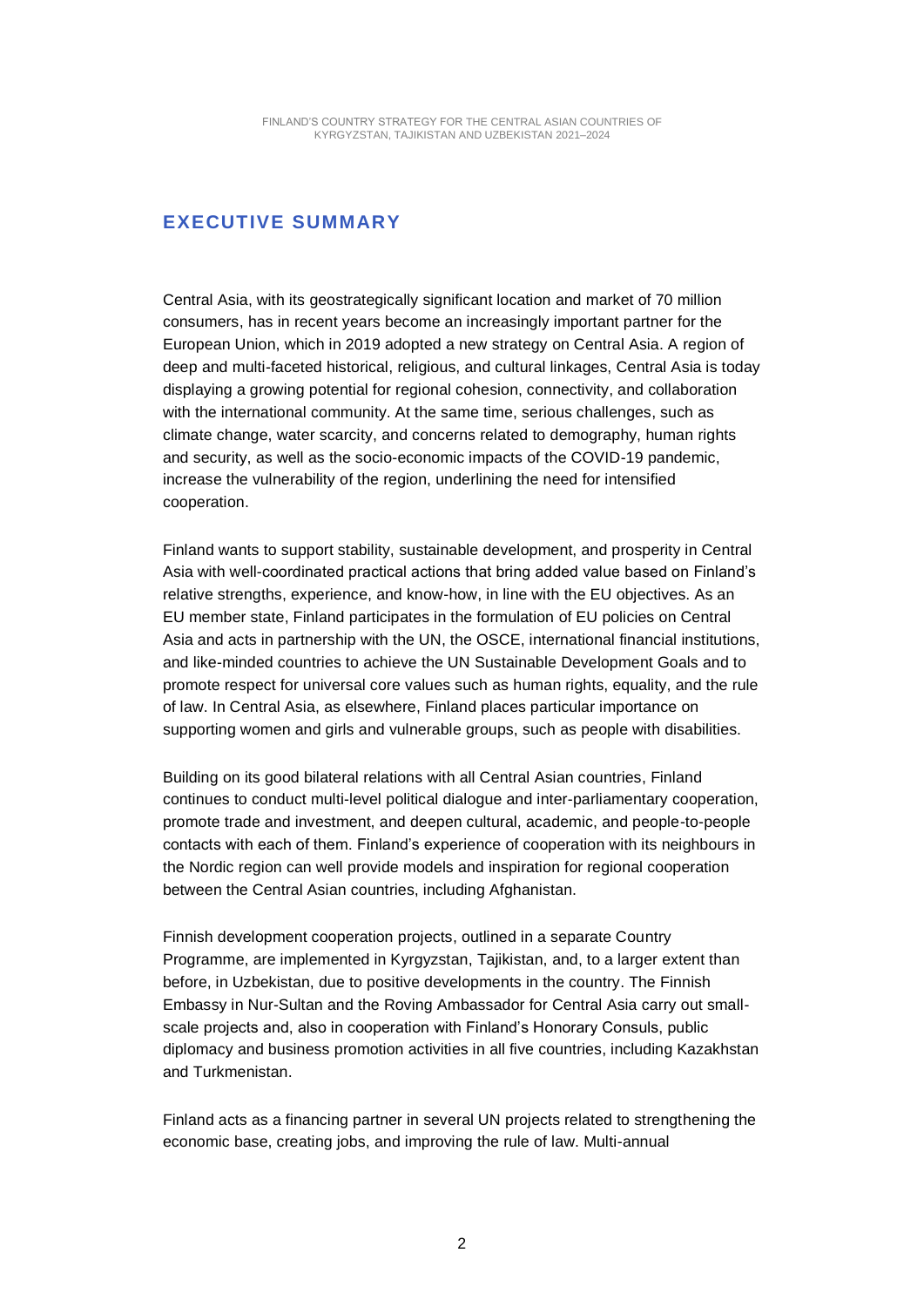programmes dealing with climate change mitigation and sustainable management of natural resources are carried out in the form of inter-institutional cooperation projects between Finnish governmental expert organisations and their partners in the respective countries. Finland promotes knowledge sharing and cooperation in the field of education. Finland allocates funding for projects of OSCE Project Offices in the region via Finland's OSCE Delegation in Vienna. Finland is a participant in the Multi-Partner Human Security Trust Fund for the Aral Sea in Uzbekistan and EBRD Early Transition Countries Fund operating in several countries. The Ministry for Foreign Affairs of Finland makes financing available for Finnish civil society organisations for their international projects.

#### **FACTSHEET**

| Kyrgyzstan                          | <b>Tajikistan</b>                   | <b>Uzbekistan</b>                   |
|-------------------------------------|-------------------------------------|-------------------------------------|
| Population: 6.4 million             | Population: 9.1 million             | Population: 34 million              |
| GDP per capita: 1,309 USD           | GDP per capita: 871 USD             | GDP per capita: 1,725 USD           |
| Life expectancy: 71.4               | Life expectancy: 70.9               | Life expectancy: 71.6               |
| Democracy Index: 101/167            | Democracy Index: 159/167            | Democracy Index: 157/167            |
| Human Development Index:<br>122/189 | Human Development Index:<br>125/189 | Human Development Index:<br>108/189 |
| Press Freedom Index:<br>82/180      | Press Freedom Index:<br>161/180     | Press Freedom Index:<br>156/180     |
| Doing Business ranking:<br>80/190   | Doing Business ranking:<br>106/190  | Doing Business ranking:<br>69/190   |
| Corruption Index: 126/180           | Corruption Index: 153/180           | Corruption Index: 153/180           |

Population: [stat.kg](http://stat.kg/) (2019), [stat.tj](http://stat.tj/) (2019), [stat.uz](http://www.stat.uz/) (April 2020) GDP: World Bank, [data.worldbank.org](http://www.data.worldbank.org/) (2019) Life expectancy: World Bank, [data.worldbank.org](http://www.data.worldbank.org/) (2018) Democracy Index: The Economist Intelligence Unit, [eiu.com](http://www.eiu.com/) (2019) Human Development Index: UNDP Human Development Reports, [hdr.undp.org](http://www.hdr.undp.org/) (2019) Press Freedom Index: Reporters Without Borders, [rsf.org](http://www.rsf.org/) (2020) Doing Business ranking: World Bank, [doingbusiness.org](http://www.doingbusiness.org/) (2019) Corruption Index: Transparency International, [transparency.org](http://www.transparency.org/) (2019)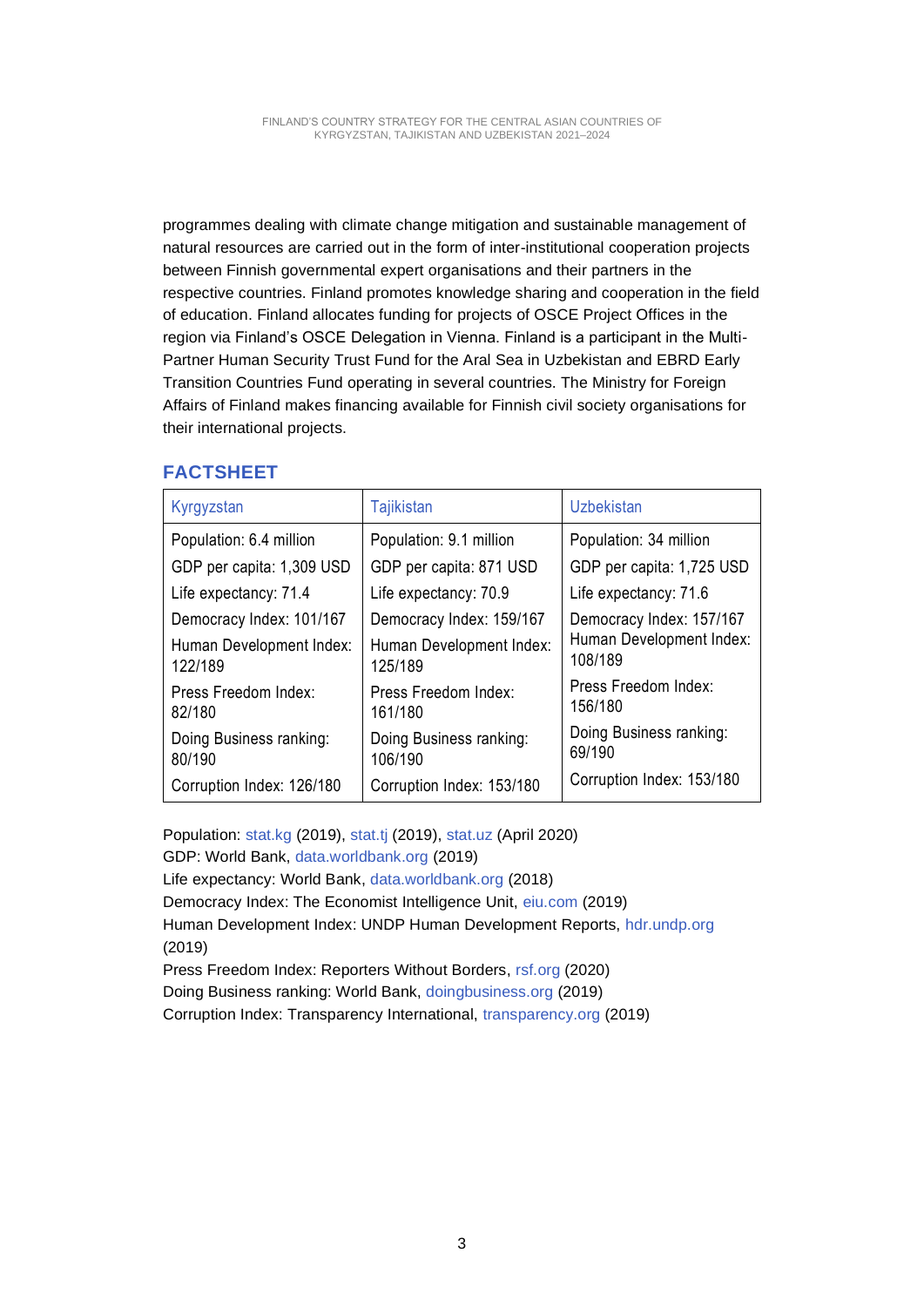## **1 REGIONAL CONTEXT**

The five Central Asian countries − Kazakhstan, Kyrgyzstan, Tajikistan, Turkmenistan, and Uzbekistan − are located at the crossroads of Europe and Asia. The geostrategically important region is bordered by Russia in the north, China in the east, and Afghanistan and Iran in the south. Natural resources and energy, a market potential of 70 million consumers, transportation links, and proximity to Afghanistan make Central Asian states interesting partners for the European Union. As noted in the EU Strategy on Central Asia (2019), sustainable connectivity, shared security concerns, and trade interests form a solid basis for further cooperation with the region.

Over the last three decades since gaining independence in 1991, the five Central Asian states have sought to implement major reforms and modernise their economies ― albeit with varying levels of success. Most of them still rely heavily on extractive industries and agriculture. In Tajikistan and Kyrgyzstan, remittances from labour migrants have become an essential part of the economy. Kazakhstan, with its significant reserves of oil and minerals, has achieved the highest level of development, gaining the status of an upper-middle income country, alongside gasrich Turkmenistan. Yet, all five states require further economic diversification and strengthening of the private sector. The region's young population offers both challenges and opportunities for sustainable growth.

While the wealth and resources of the countries vary, the state of democracy, human rights, and rule of law remain a major concern throughout the region. Public institutions are generally weak, widespread corruption continues, and civil society participation is restricted. Problems regarding gender equality remain, including violence against women and lack of representation in political and professional life. Proximity to Afghanistan adds to security threats such as violent extremism, radicalisation, terrorism, and border security. On the other hand, the changing political landscape in the region has led to closer integration of Afghanistan in the nascent regional cooperation in Central Asia.

The change of leadership in Uzbekistan, the Central Asian country with the largest population, and one with a land border with all the others, in 2016, reset the political scene between the formerly isolated, dissenting neighbours. Recent years have seen settlement of former disputes and rapid development of trade, tourism, and crossborder contacts between the countries. Since 2018, the recognition of shared concerns and opportunities have prompted the Central Asian leaders to hold informal consultative meetings. Clearly, the countries would benefit from closer regional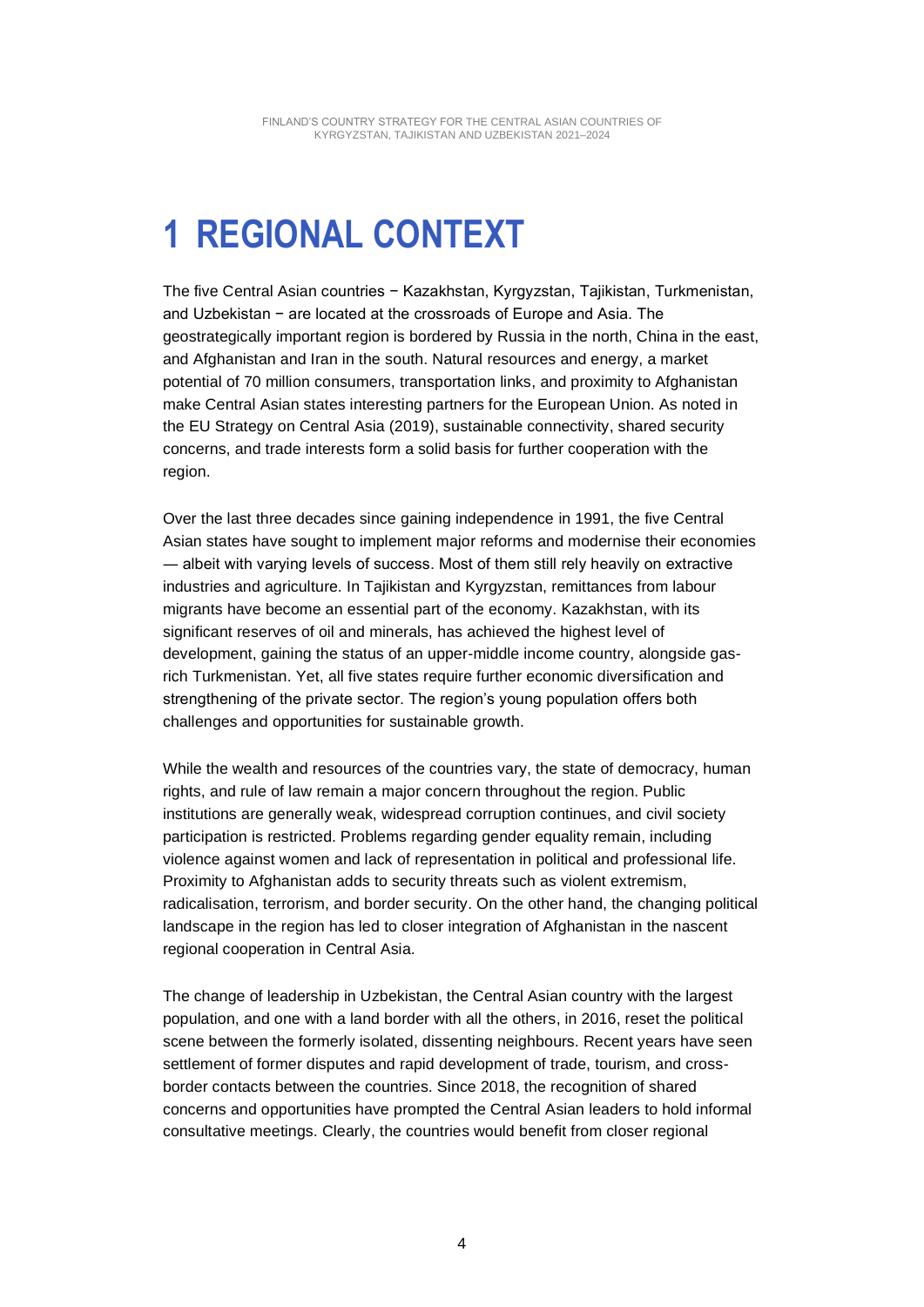cooperation in tackling common challenges such as climate change, water issues, and seizing joint economic opportunities.

Russia continues to wield significant influence in Central Asia, due to historical reasons and economic ties. It is an important security actor, with military bases in three of the five Central Asian states. The Commonwealth of Independent States, the Eurasian Economic Union, and the Collective Security Treaty Organization are Russian-led formats of cooperation in the post-Soviet space. In recent years, China has emerged as another major player in Central Asia. Within the framework of its Belt and Road Initiative, China uses infrastructure investment and loans to build ties with Central Asian governments. In the future, it can be expected to have increasing interest in the stability of the region next to its borders. The Shanghai Cooperation Organization and Central Asia Regional Economic Cooperation Program (CAREC) provide China additional platforms for engagement.

Over the years, the United States' engagement in the region has been largely shaped by its policies toward Afghanistan. While this continues to be an important factor, the new United States Strategy for Central Asia (2019−2025) notes that Central Asia is a geostrategic region important to the United States' national security interests, regardless of the level of US involvement in Afghanistan. In addition, regional neighbours India, South Korea, and Japan strengthen their respective ties with the resource-rich Central Asian economies, and Turkey promotes cooperation also in the framework of the Turkic Council.

According to the new EU strategy, "The EU and Central Asia: New Opportunities for a Stronger Partnership", the EU is interested in forging its relations with Central Asia as a stronger, modern and non-exclusive partnership so that the region develops as a sustainable, more resilient, prosperous, and closely interconnected economic and political space. EU Strategy on Connecting Europe and Asia, and EU Strategy on Afghanistan have also relevance for EU activities in the region. Furthermore, one of the guiding principles outlined in the EU's policy towards Russia is to strengthen relations with the EU's Eastern Partners and other neighbours, in particular in Central Asia. The European Green Deal and Team Europe Initiatives are key instruments for the implementation of EU policies in the region.

The COVID-19 pandemic has made the partnership with Central Asia even more pertinent. With diminished trade, lowered remittances, collapsed commodity prices, and halted economic activity, the crisis has derailed key drivers of growth in the region. These factors put immense strain on national budgets limiting the ability of governments to restart their economies after the crisis. The poorest countries in the region will be hit particularly hard. Continued cooperation will thus be needed to aid their recovery and address their long-term development needs and priorities.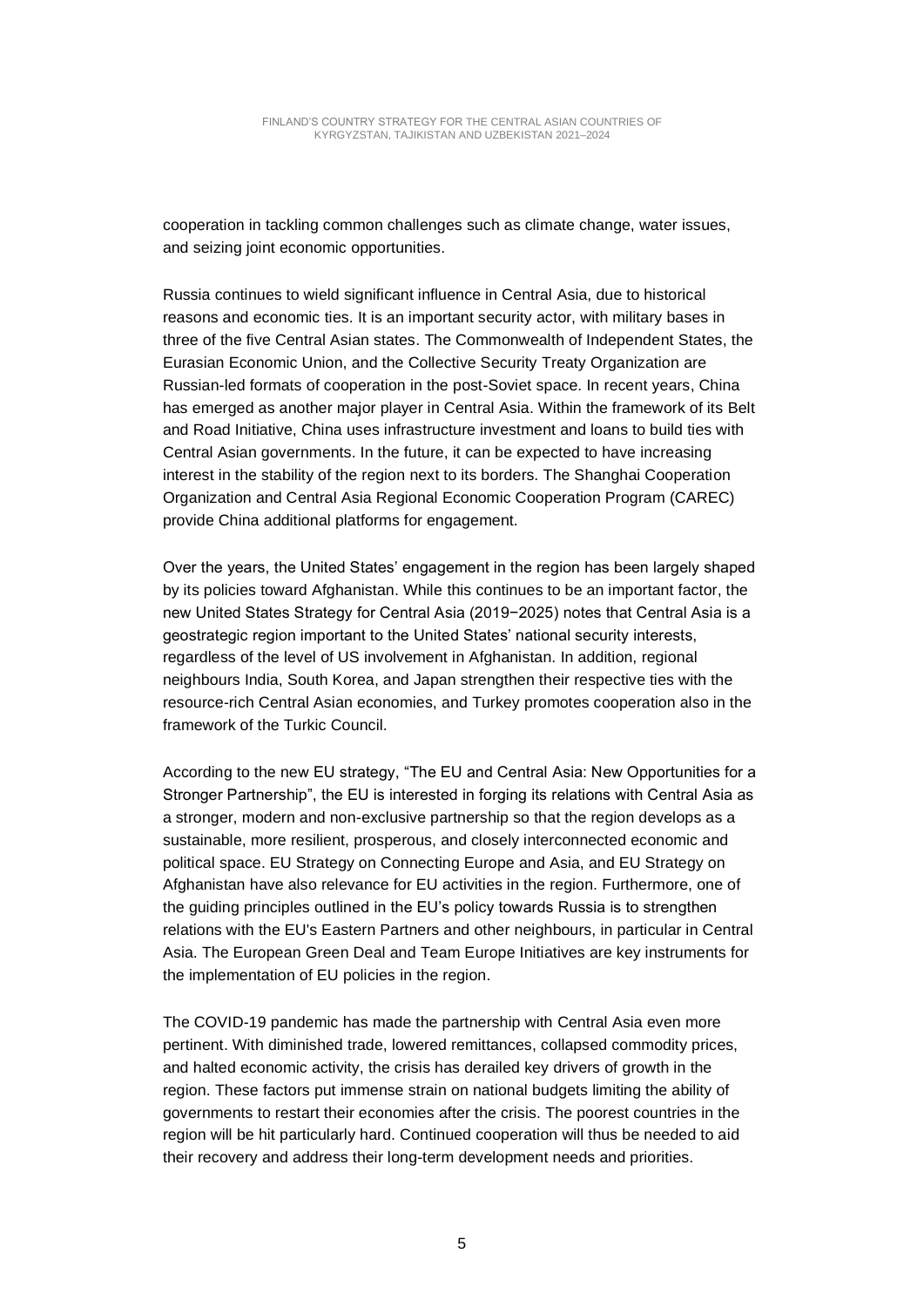# **2 COUNTRY CONTEXT**

### **Kyrgyzstan (Kyrgyz Republic)**

Kyrgyzstan is a landlocked country situated mostly within the Tian Shan Mountain chain, further from the sea than any other individual country in the world. It is bordered by China, Kazakhstan, Uzbekistan, and Tajikistan. Over 90 per cent of its surface area is covered by mountains, and it is located in a seismic area subject to earthquakes. The vast majority of its population of 6.4 million people live in rural areas. With a GDP per capita of 1,309 USD, it is the second poorest country in the region after Tajikistan, and classified as a lower-middle income country. Its economy is mostly based on mining, agriculture, and remittances from migrant workers.

Since gaining independence in 1991, Kyrgyzstan has witnessed a number of political upheavals, including revolutions in 2005 and 2010. The constitutional changes of 2010−2016 resulted in the adoption of a parliamentary system of governance and strengthening of the role of prime minister. In 2017, the election of the president, Sooronbay Jeenbekov, marked the first peaceful transfer of power in the country, as well as in the region, since 1991. However, despite its democratic advancements, governing coalitions have proved unstable and political parties institutionally weak. Unrest following the disputed parliamentary elections in 2020 raised concerns about the sustainability of democratic processes in the country.

Kyrgyzstan's political, economic and military ties with Russia remain close. It is a member of the Eurasian Economic Union and the Collective Security Treaty Organization. Kyrgyzstan hosts a Russian military base in Kant as well as certain other Russian military facilities. Almost a third of Kyrgyzstan's GDP consists of remittances from migrant workers, predominantly from Russia. China has consolidated its influence in the Kyrgyz economy as a major trade partner and infrastructure investor. To date, around 45 per cent of Kyrgyzstan's external debt is owed to China. Relations with Kyrgyzstan's neighbours are calm but have at times been strained by tensions over natural resources and water, trade disputes, and skirmishes along the Kyrgyz-Tajik and Kyrgyz-Uzbek borders.

Even though the Kyrgyz economy has grown at an average rate of 4 per cent since 2014, it is very vulnerable to external shocks owing to its low levels of economic diversification and reliance on remittances. In 2018, the gold sector accounted for 36 per cent of Kyrgyz exports, and the output of a single company, the Kumtor gold mine, represented over 8 per cent of Kyrgyzstan's overall GDP. Due to its vulnerabilities,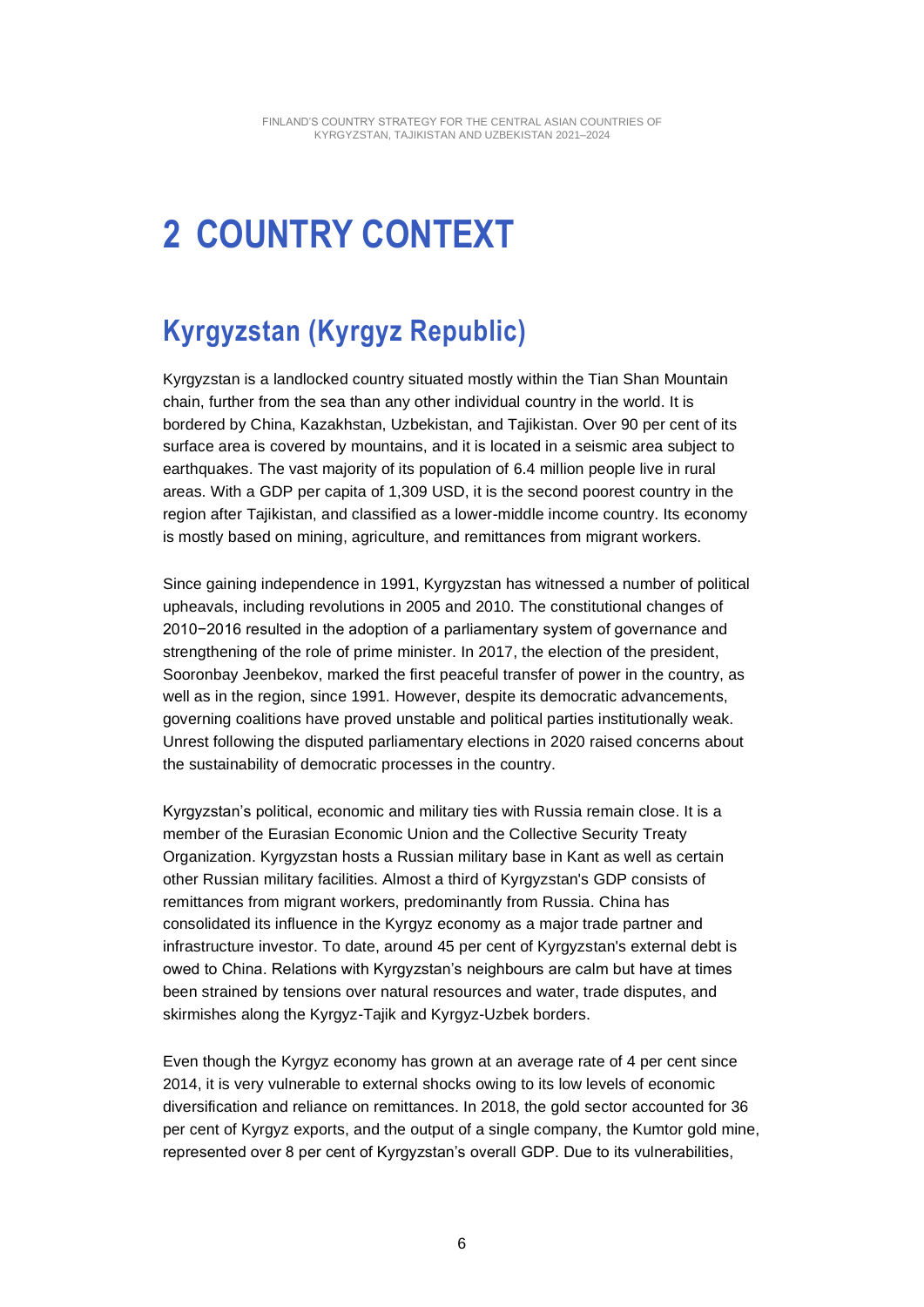Kyrgyzstan will be hit particularly hard by the impacts of the COVID-19 pandemic as borders have closed and migrant workers are unable to send back money. Kyrgyzstan was the first country to receive emergency funding from the International Monetary Fund to help it cope with the outbreak. In the long term, international donors are encouraging Kyrgyzstan to implement measures to improve the legal business and investment environment, further reduce trade barriers, and move businesses from the informal to the formal sector. According to the World Bank, Kyrgyzstan has significant potential for the expansion of its agriculture sector, hydroelectricity production, and tourism industry.

Compared to its neighbours, Kyrgyzstan has a more active civil society, greater level of democratisation and wider freedom of the media. Yet a number of human rights concerns remain. The main problems identified in Kyrgyzstan's most recent Universal Periodic Review, conducted in early 2020, were ethnic and religious discrimination, unfair legal proceedings related to the interethnic clashes of 2010, violence and discrimination against women and LGBTI persons, poverty and homelessness, deficiencies in education and healthcare, and the use of torture by law enforcement officers.

Due to its geographical location, Kyrgyzstan is very vulnerable to the adverse effects of climate change and extreme weather events. The country has already witnessed an increase in temperatures and changes in precipitation patterns, including the reduction of snowfall. The accelerating pace of glacier melt will continue to add stress on already scarce water resources as both floods and droughts become more frequent. This will have a negative impact on agriculture, food security and health systems, among other things. Kyrgyzstan's relatively high poverty rates, weak infrastructure, and limited institutional and financial capacity place further constraints on addressing the various challenges posed by climate change.

Kyrgyzstan hosts a large number of international organisations, including 17 United Nations agencies, development banks (e.g. Asian Development Bank, European Bank for Reconstruction and Development, World Bank), international development cooperation partners (e.g. USAID, GIZ, Soros Foundation, and Aga Khan), and the OSCE Programme Office in Bishkek. Europe is represented by the Delegation of the European Union, and embassies of France, Germany, Switzerland, and the United Kingdom.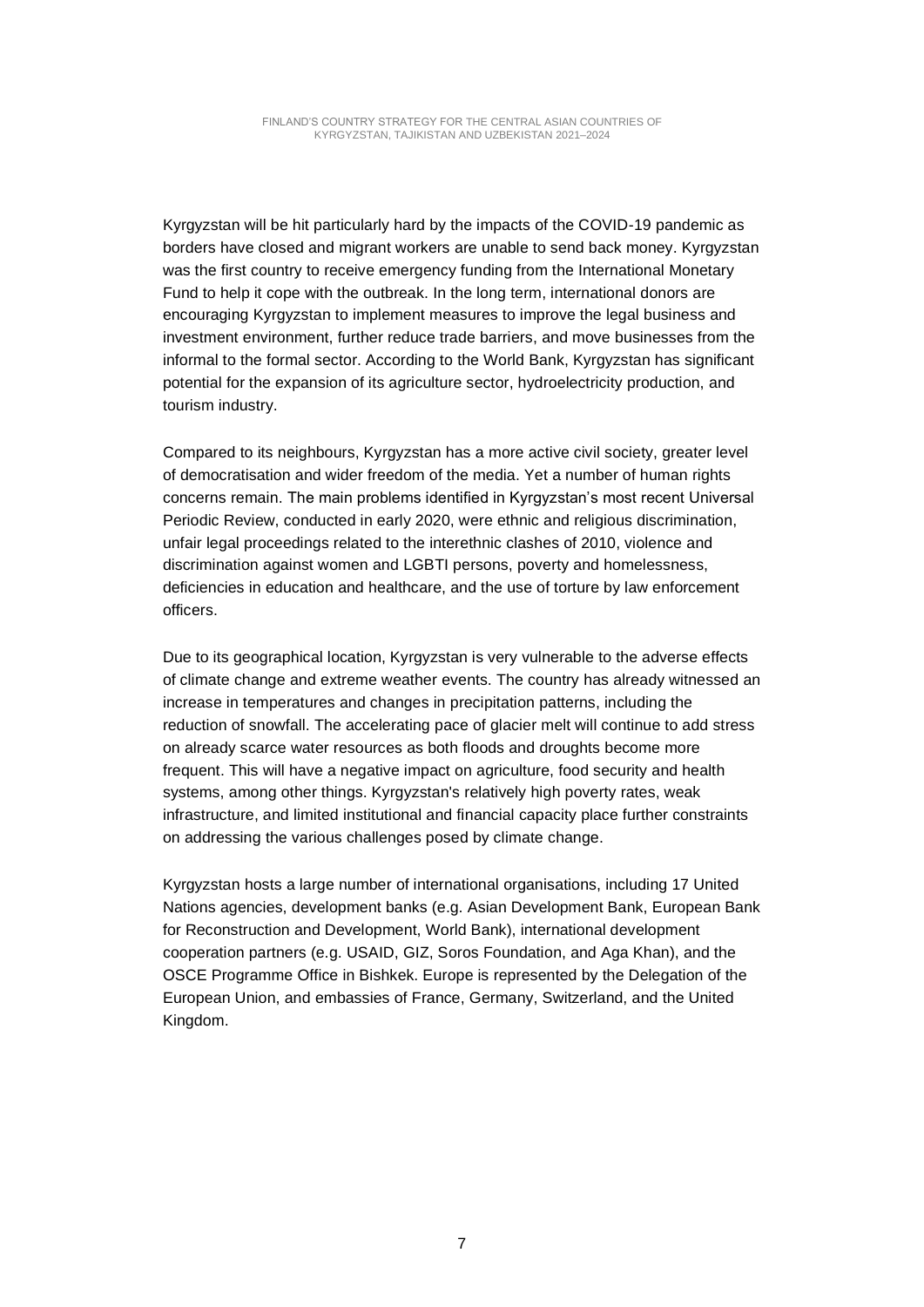### **Tajikistan**

Tajikistan lies in the southeast corner of Central Asia, bordering Uzbekistan, Kyrgyzstan, China, and Afghanistan. Mountains cover 93 per cent of its surface area, providing water for irrigation, hydroelectric power, and scenic landscapes. Highly dependent on agriculture, Tajikistan is a lower-middle-income country with GDP per capita of 871 USD. Natural disasters are commonplace as more than 60 per cent of the country's 9.1 million inhabitants live in areas of high seismic risk. While other Central Asian peoples speak Turkic languages, Tajiks are a Persian-speaking Iranian people.

The first years of independence of Tajikistan were marked by a bloody civil war (1992−1997) after which the economic recovery and nation-building have progressed with difficulty. The latest presidential elections in October 2020 secured a fifth term for the authoritarian regime of President Emomali Rahmon, who has held power since 1992. The most prominent opposition party, the Islamic Renaissance Party of Tajikistan, was banned and went into exile in 2015.

Tajikistan's political, economic and military ties with Russia remain close. Russia's military base in Tajikistan is the largest non-naval Russian military facility abroad. Remittances sent home by up to one million Tajik migrant workers in Russia are an important source of income. Tajikistan's economic dependence on China continues to deepen through loans, acquisitions, and infrastructure investment. Tajikistan's long common border with Afghanistan adds to its strategic importance in the region. The country faces a number of border-related issues, including insurgent activity, drugs smuggling and human trafficking, allegedly sometimes exaggerated by the government to justify tightening of control and restricting civil society activity.

The pandemic affects Tajikistan's economy directly and through its impact on the Russian economy and remittances. Its main exports are aluminium, electricity, and cotton. The International Monetary Fund is encouraging Tajikistan to implement structural reforms to improve business environment in the country and foster higher and more job-rich growth. Big infrastructure projects, such as the large Rogun hydropower construction project, and non-guaranteed borrowing by state-owned companies have put debt on an unsustainable path. Tax reform is needed to reinvigorate private sector development and restore fiscal sustainability. Targeted social assistance should be stepped up to protect vulnerable groups.

Tajikistan's human rights situation is problematic. The concerns raised in its last Universal Periodic Review in 2016 were widespread use of torture, new legislation restricting the space for civil society, increase in the number of politically motivated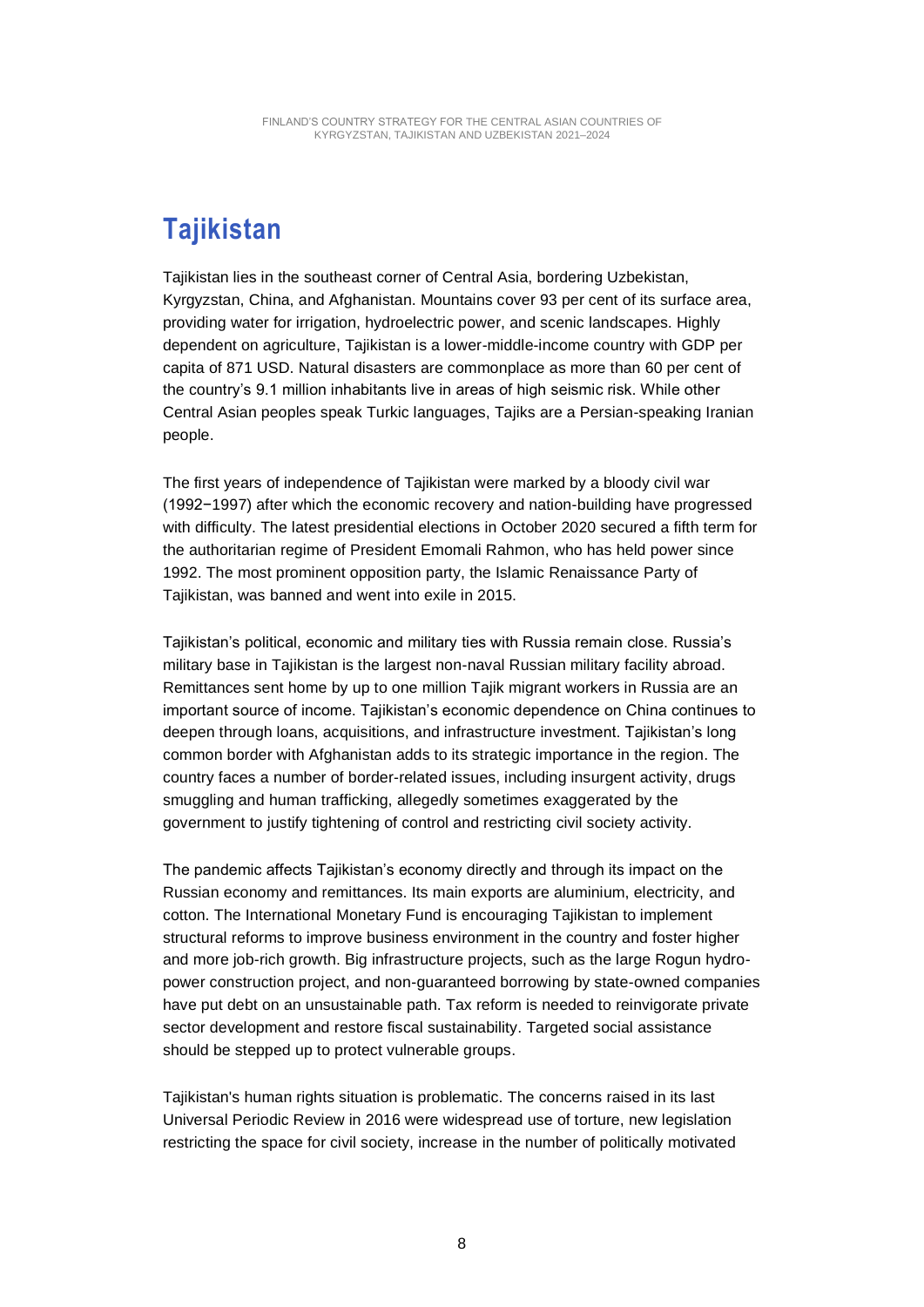detentions, and incarcerations of human rights defenders and opposition figures in the name of national security. Furthermore, the UPR report mentioned freedom of press concerns, domestic violence, child marriage, homophobia, and discrimination against LGBTI persons. The 2004 moratorium on the death penalty was commended, as was the adoption of a law on the prevention of domestic violence in 2013. The situation with regard to political freedom and freedom of expression has recently deteriorated further.

Climate change is expected to cause temperature increases, reduction of precipitation in specific regions, increase of precipitation in others, reduction in ice cover and changes in hydrological cycles, bringing, for example, an increase in drought, mudflows, landslides, glacier lake outburst floods and avalanches. These already contribute to increased mortality and morbidity from natural disasters and extreme weather events. Potential associated risks include food insecurity and malnutrition, deterioration of drinking water quality and quantity and damage to health system infrastructure.

Tajikistan hosts a large number of international organisations, including 24 United Nations organisations, development banks (i.a. Asian Development Bank, European Bank for Reconstruction and Development, and World Bank), international development cooperation partners (i.a. USAID, GIZ, Swiss Cooperation Office, and Aga Khan), and the OSCE Programme Office in Dushanbe. Europe is represented by the Delegation of the European Union, and embassies of France, Germany, and the United Kingdom.

#### **Uzbekistan**

Uzbekistan is a landlocked country situated between the rivers Amu Darya and Syr Darya. It is the only Central Asian country sharing a border with all the others − Kazakhstan, Kyrgyzstan, Tajikistan, Turkmenistan, and also Afghanistan. It is the biggest Central Asian country by population (34 million in 2020). Uzbekistan's versatile landscape ranges from desert to picturesque mountain peaks, and the fertile soil of Ferghana Valley, which Uzbekistan shares with Tajikistan and Kyrgyzstan. Uzbekistan's subregion Karakalpakstan is one of the places most suffering from the man-made catastrophe of the Aral Sea.

Since the death of its first president, Islam Karimov, in 2016, Uzbekistan has abandoned its former isolation and opened up regionally and internationally. Under the leadership of President Shavkat Mirziyoyev, the country is undergoing allencompassing economic and societal reforms. The government has liberalised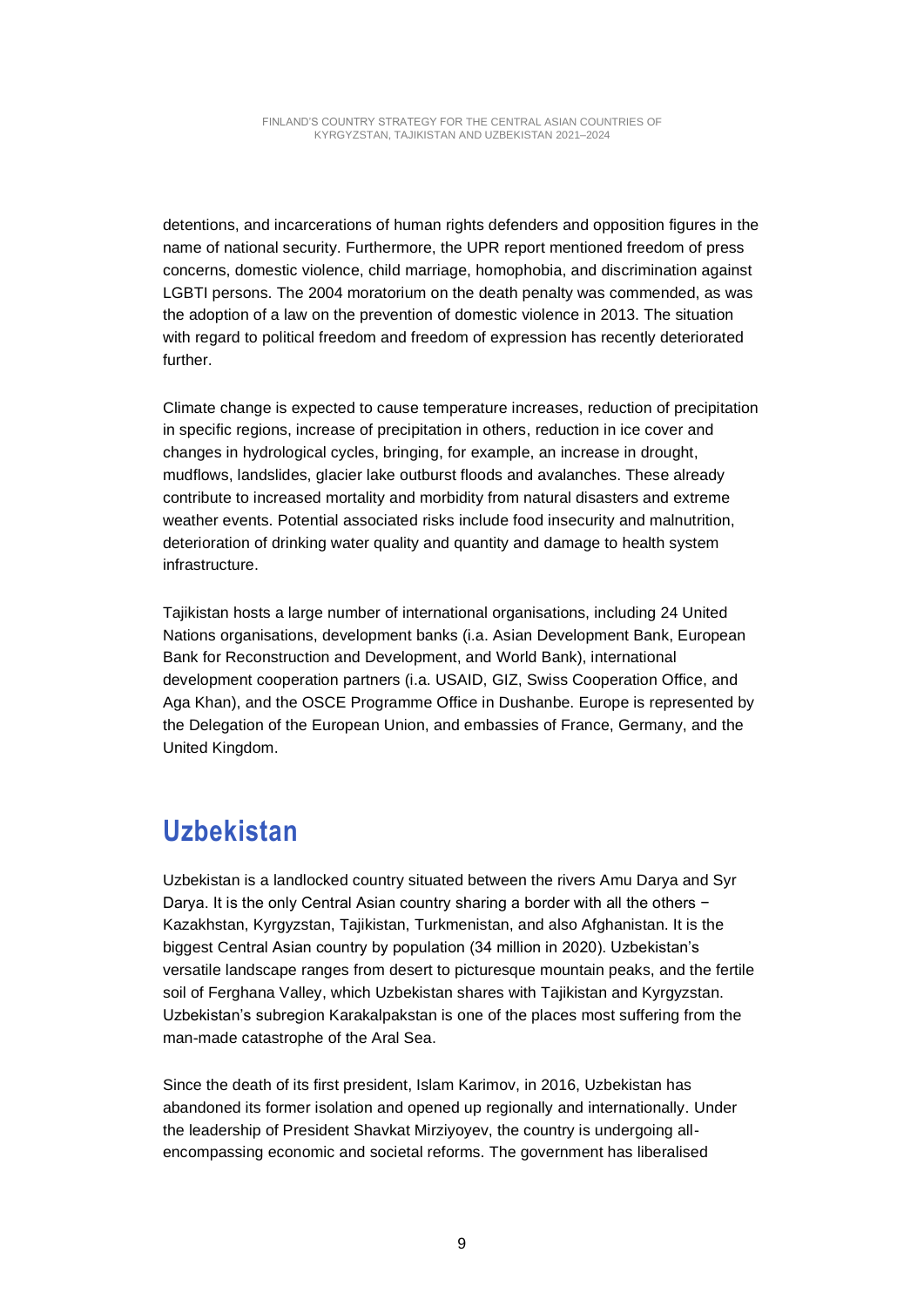currency exchange, pursued foreign investment, freed prisoners of conscience, removed Uzbek citizens from "blacklists," loosened media restrictions, adopted legislation on gender equality, and started reforming its judicial system. However, genuine progress with civil liberties and democratisation, also in the light of parliamentary elections in 2019, is still debatable.

In foreign policy, Uzbekistan has significantly improved the tone of its relationships with all its neighbours, including Afghanistan, and has encouraged regional cooperation and interconnectivity. Uzbekistan has extended visa-free travel to 85 countries, including the EU. It continues rapprochement with international organisations. This has improved its international image, calmed regional tensions and brought concrete benefits like additional trade, investments and people-to-people contacts. Sensitive questions on borders, water and energy are being discussed, and some bilateral agreements have been reached.

Uzbekistan is a lower middle-income country with GDP per capita of 1,725 USD. Its natural resources include gold, oil, natural gas, silver, uranium, molybdenum, tungsten, coal, copper, zinc, and lead. It produces cotton and agricultural products. The COVID-19 pandemic has significantly weakened Uzbekistan's growth potential. The Uzbek economy faces serious challenges, such as employing 600,000 young people entering the job market every year. Remittances from 2−3 million Uzbek working migrants in Russia are an important source of revenue. Russian companies dominate the region's energy sector, while Russia is Uzbekistan's second largest trading partner. Russia's economic influence is challenged by China, Uzbekistan's largest trading partner and an important investor in the country's transport networks and infrastructure.

The new policies adopted have made Uzbekistan interesting to foreign companies but the investment environment is still hampered by rigid administrative practices and corruption. Uzbekistan renewed its bid to join the WTO and is negotiating with the EU on an Enhanced Partnership and Cooperation Agreement and additional trade preferences under Generalised Scheme of Preferences +.

The Universal Periodic Review was undertaken in 2018. The main concerns raised were women's rights, freedom of speech, opinion and assembly, freedom of religion and forced labour in cotton fields. Uzbekistan rejected 11 recommendations concerning the rights of LGBTI persons. In 2020, Uzbekistan announced that the state plan for the harvesting of cotton will be abolished. This will help to dismantle what is left of forced labour practices. According to the International Labour Organization, in 2019 out of 1.75 million people involved in cotton harvesting, 5.9 per cent were subject to some form of coercion.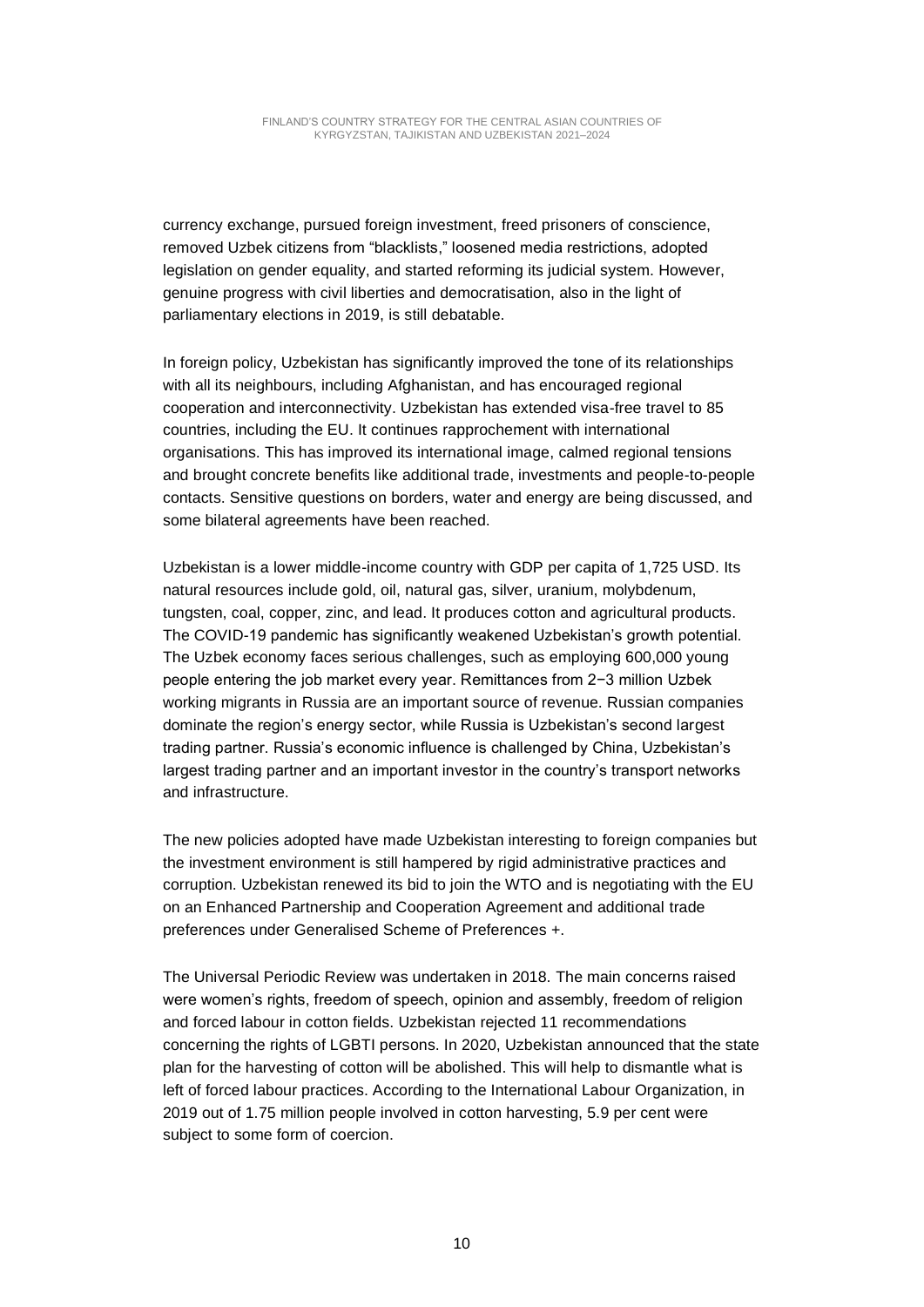Climate change is projected to increase temperatures and decrease water availability across Uzbekistan. Expected impacts include increased food insecurity as well as an increase in waterborne diseases and heat-related illnesses.

Numerous international organisations have their offices in Uzbekistan's capital Tashkent, including 14 United Nations organisations, development banks (e.g. Asian Development Bank, European Bank for Reconstruction and Development, World Bank), international development cooperation partners (e.g. USAID, GIZ, Swiss Cooperation Office), and the OSCE Programme Office in Tashkent. Europe is represented by the Delegation of the European Union, 10 embassies of EU member states, and Switzerland and the United Kingdom.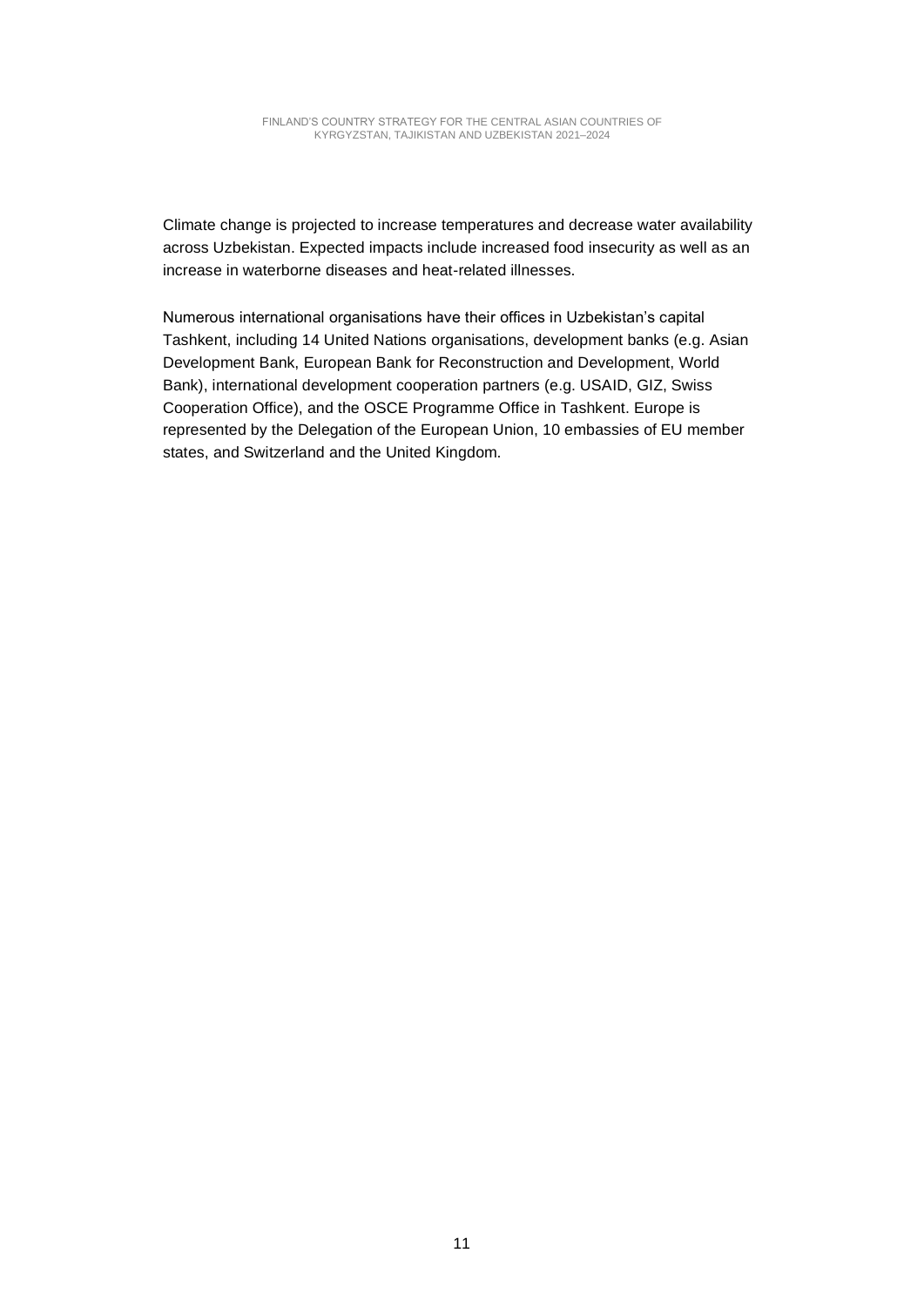### **3 FINLAND'S RELATIONS WITH KYRGYZSTAN, TAJIKISTAN AND UZBEKISTAN**

#### **Kyrgyzstan**

Finland recognised the independence of Kyrgyzstan in 1991 and established diplomatic relations with the country in 1992. The Ambassador to Nur-Sultan represents Finland in Kyrgyzstan, while the Ambassador to Moscow represents Kyrgyzstan in Finland. Finland has an Honorary Consul in Bishkek, and Kyrgyzstan has an Honorary Consul in Helsinki. Relations are good with a focus on development cooperation. The foreign ministries hold regular political consultations, and friendship groups in both parliaments maintain contacts.

Finland's development cooperation with Kyrgyzstan started right after the establishment of diplomatic relations. This included the launch of a major antituberculosis project and the provision of expertise to help establish the Central Bank of Kyrgyzstan. Cooperation was revitalised with the "Wider Europe Initiative" programme (WEI) in 2009. Finland's 2012 Development Policy Programme identified Kyrgyzstan and Tajikistan as key targets of WEI focus. Finland reaffirmed this focus again in its 2016 Development Policy. In addition, since the opening of the Embassy of Finland in Nur-Sultan in 2009, the embassy has implemented a number of smallscale development projects in Kyrgyzstan from the Fund for Local Cooperation. The Finnish Meteorological Institute (FMI), Geological Survey of Finland (GTK), and Finnish Environment Institute (SYKE) have implemented inter-institutional cooperation (ICI) projects.

Bilateral trade is limited. In 2019, Finnish exports to Kyrgyzstan amounted to 3.8 million euros. Imports from Kyrgyzstan were 125,381 euros. Finland exports to Kyrgyzstan mostly machinery and equipment related to mining, processed foods, and some consumer products.

The most prominent Finnish non-governmental organisation active in Kyrgyzstan is Abilis Foundation, which supports persons with disabilities and has provided longterm support for Kyrgyz organisations working in this field. The University of Eastern Finland has conducted capacity building in partnership with the National Agrarian University of Kyrgyzstan under the Higher Education Institutions Institutional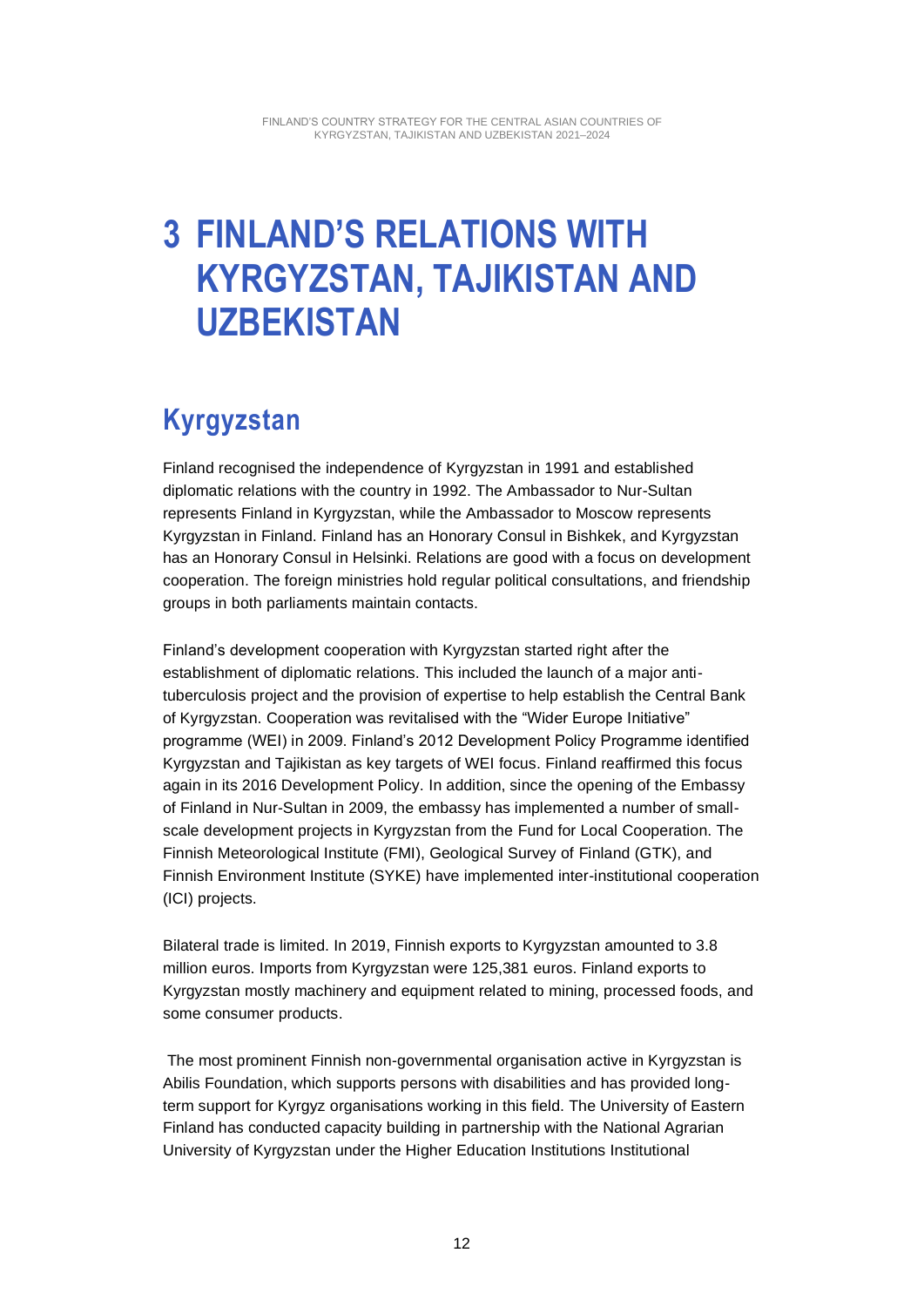Cooperation Instrument programme on aquaculture and fishery sectors. Finland has also engaged in the sector by supporting a FAO project for 10 years (3.9 million euros). The Aleksanteri Institute has had institutional cooperation with the OSCE Academy in Bishkek, including student exchanges to Finland.

### **Tajikistan**

Finland recognised Tajikistan's independence in 1991, and diplomatic relations were established in 1992. The Roving Ambassador for Central Asia based in Helsinki represents Finland in Tajikistan, while the Ambassador to Minsk represents Tajikistan in Finland. Relations between the countries are good with a focus on development cooperation. Political consultations between ministries of foreign affairs are conducted every two years.

Finland's development cooperation with Tajikistan started with the Wider Europe Initiative (WEI) in 2009. It was consolidated by Finland's 2012 Development Policy Programme and further reaffirmed by Finland's 2016 Development Policy. The Office of the Roving Ambassador implements small-scale humanitarian projects from the Fund for Local Cooperation. The Finnish Meteorological Institute (FMI), Geological Survey of Finland (GTK), and Finnish Environment Institute (SYKE) have implemented inter-institutional cooperation (ICI) projects.

Bilateral trade in 2019 consisted solely of Finnish exports to Tajikistan totalling 2.3 million euros. While prospects for growth in trade remain slim, projects implemented in Tajikistan by international development organisations such as the Asian Development Bank, the World Bank, and the European Bank for Reconstruction and Development may present opportunities for Finnish companies.

A number of Finnish civil society organisations are active in Tajikistan, such as Abilis Foundation and the Threshold Association, which support persons with disabilities in developing countries, FIDA International, the Missions and Development Co-Operation Organisation of the Pentecostal Churches of Finland, and FILHA, an expert organisation in tuberculosis and lung diseases.

#### **Uzbekistan**

Finland recognised Uzbekistan's independence in 1991, and diplomatic relations were established in 1992. The Roving Ambassador for Central Asia based in Helsinki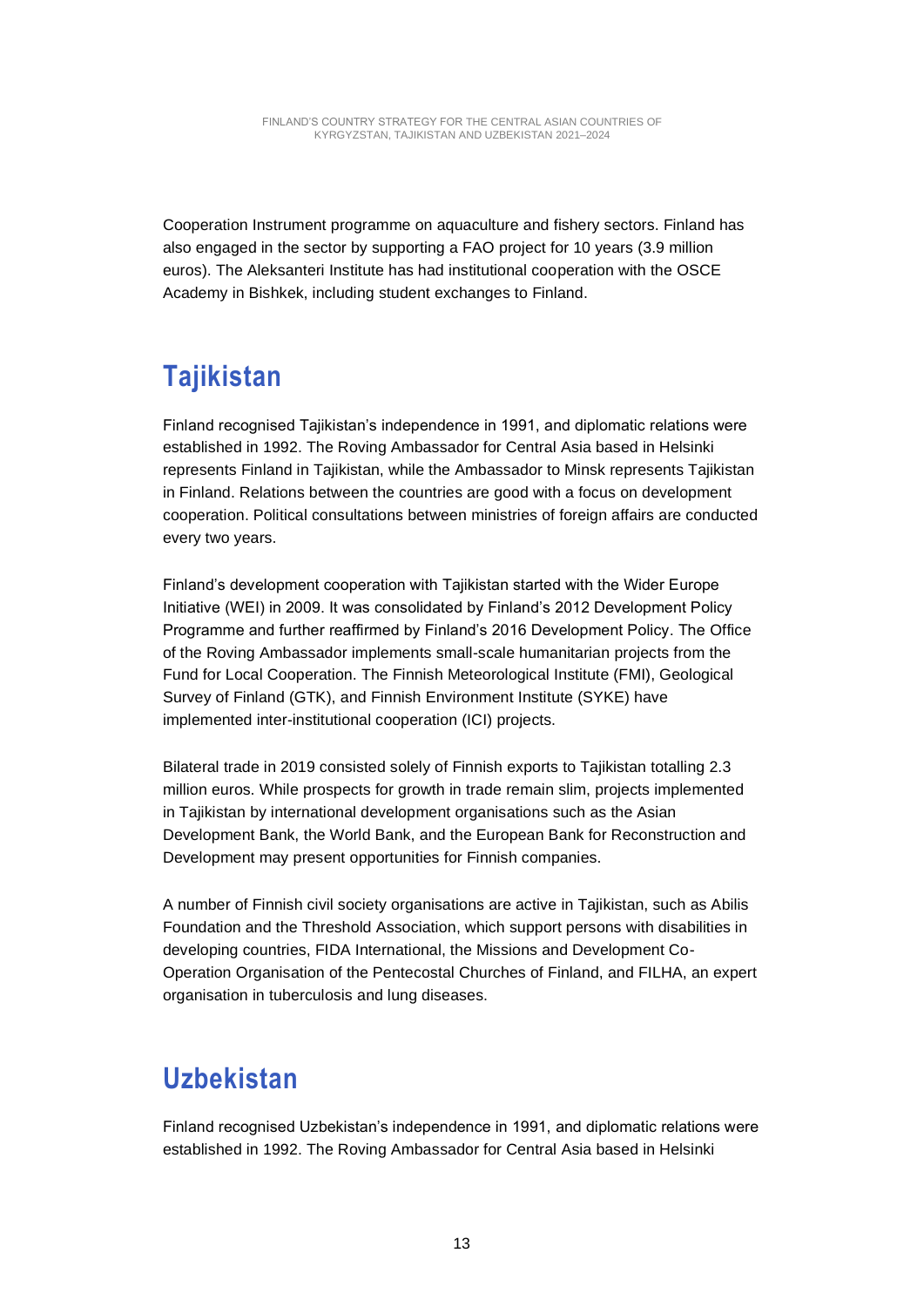represents Finland in Uzbekistan, while the Ambassador to Riga represents Uzbekistan in Finland. Finland nominated an Honorary Consul to Tashkent in 2019. Relations between Finland and Uzbekistan are good, and there is mutual interest to activate and diversify bilateral cooperation. Political consultations between ministries of foreign affairs have taken place on a yearly basis since 2018. The bilateral Intergovernmental Commission for trade, economic, scientific and technical cooperation reconvened after a long interval at ministerial level in June 2020.

A key component of Finland's development cooperation with Uzbekistan is the Aid for Trade project implemented by the United Nations Development Programme since 2009 (a similar project is implemented also in Kyrgyzstan and Tajikistan). In 2020, Finland joined the United Nations Multi-Partner Human Security Trust Fund for the Aral Sea by donating one million euros for the five-year effort to alleviate the negative effects of this man-made environmental disaster.

Bilateral trade is dominated by Finnish exports, which grew by a third and totalled 43 million euros in 2019. The first Team Finland visit to Tashkent with 15 participating companies took place in 2019, and other export and investment promotion events will follow. Among potential sectors for Finnish business are mining, energy efficient technologies, water management, IT, agriculture, and education. Tourism is a priority for Uzbekistan, and in 2019, it made traveling for EU citizens visa-free.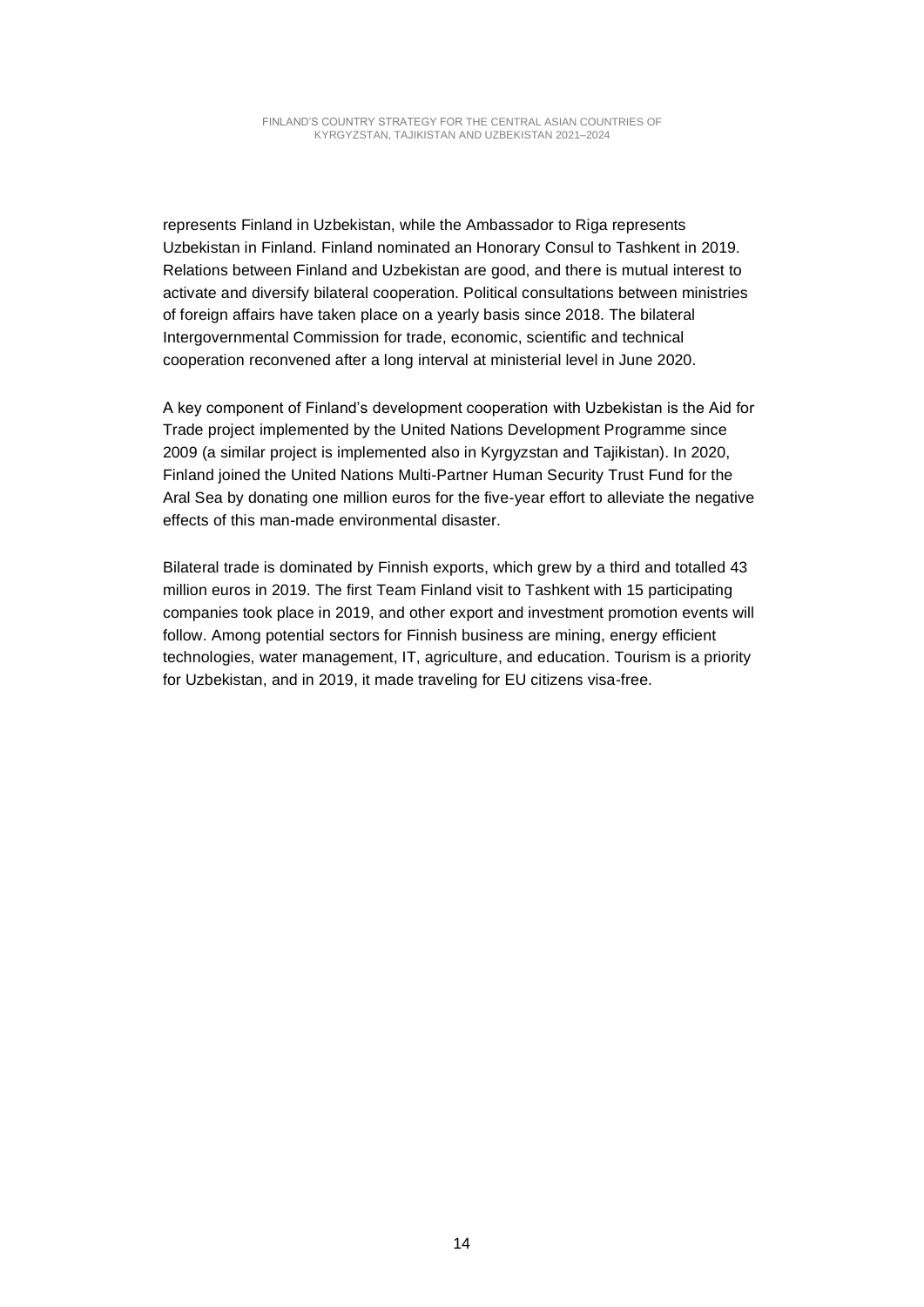## **4 FINLAND'S STRATEGIC GOALS**

#### **4.1 More dialogue and engagement to support stability, sustainable development, and prosperity**

Finland wants to support stability and sustainable development in Central Asia bilaterally, as part of the EU, and multilaterally. Rules-based cooperation and sustainable connectivity between stable, democratic and prosperous "neighbours of neighbours" of the European Union is a key goal. Central Asia has a strategic role in global efforts to promote Euro-Asian connectivity and there is room for increased cooperation in this field. Finland is well positioned to build on its traditionally good bilateral relations with Central Asian countries, striving to intensify political dialogue and reinforcing ties between authorities, economic actors, civil society, and other stakeholders both bilaterally and multilaterally. Development cooperation projects will remain an important component of collaboration. Uzbekistan has been newly included as a partner country in development cooperation following the positive changes that have taken place in the country.

Finland's bilateral cooperation with the Central Asian countries is designed to support the overall objectives of the EU Strategy on Central Asia (2019), bringing added value based on Finland's relative strengths, experience, and know-how. An influential and united European Union with a higher visibility is in Finland's interest also in Central Asia. Finland remains committed to observing the United Nation's universal values of strengthening international law, democracy, and human rights. All activities must take into account the UN Sustainable Development Goals. Finland continues wellestablished cooperation with international partners such as UN organisations and the Organization for Security and Cooperation in Europe, as well as international financial institutions.

Finland has a positive country image in the region, but more can be done to present Finland's brand and story, highlighting the benefits of democracy, rule of law, and gender equality. On the other hand, Central Asia, with its ancient history and multifaceted cultural heritage, deserves to be better known in Finland. Thus, Finland encourages widening cooperation in research and culture, ties between nongovernmental organisations, and increasing people-to-people contacts, student mobility, and tourism. Finnish stakeholders are encouraged to participate in various financing programmes at national, EU, and international level.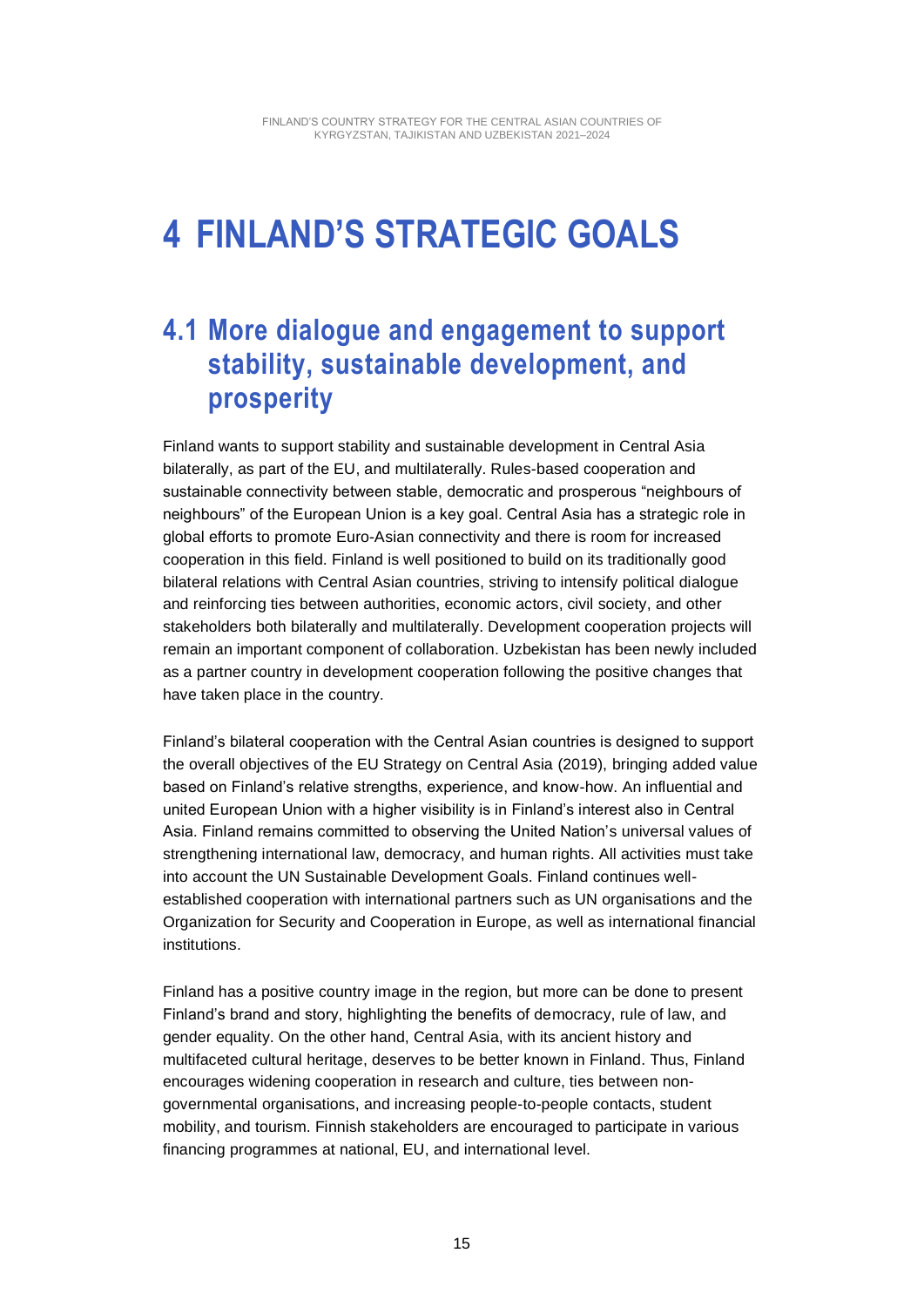Central Asian economies, as all others, are hard-hit by the impact of the global COVID-19 pandemic, and more than ever in need of support for ongoing reform and modernisation. Finland as an open economy wants to restore and re-energise rulesbased global trade and introduce new opportunities for mutually beneficial business activities. Central Asia as a whole is a market of 70 million consumers. Uzbekistan's opening up since 2016 has increased interest towards its market also among Finnish companies. International financial institutions and the EU are channelling funding to support reform processes and infrastructure investments in Central Asia, and Finnish companies would be well advised to explore these opportunities and participate in tenders.

#### *Key instruments for bilateral cooperation, political dialogue, and business promotion:*

- High level visits and meetings (i.a. in the sidelines of international events), regular political consultations between Ministries for Foreign Affairs
- Work under the bilateral Intergovernmental Commission for trade, economic, scientific and technical cooperation with Uzbekistan
- Parliamentary cooperation i.a. Friendship Groups
- An up-to-date bilateral and multilateral contractual basis
- Cultural cooperation, media visits, and civil society contacts incl. via the Association of Central Asian Peoples in Finland Julduz ry.
- Public diplomacy and social media
- Services and assistance to Finnish companies on market access, trade barriers and international finance, provided by the MFA (i.a. through instruments such as Finnpartnership and Development Markets Platform, and Embassy/Roving Ambassador, Honorary Consuls, and other Team Finland actors)
- Team Finland visits and trade and investment promotion events, in cooperation with Business Finland, Chambers of Commerce, and other Team Finland actors
- Corporate Social Responsibility monitoring of the Central Asian markets by the MFA
- Exploring the applicability of Public Sector Investment Facility (PIF) in Uzbekistan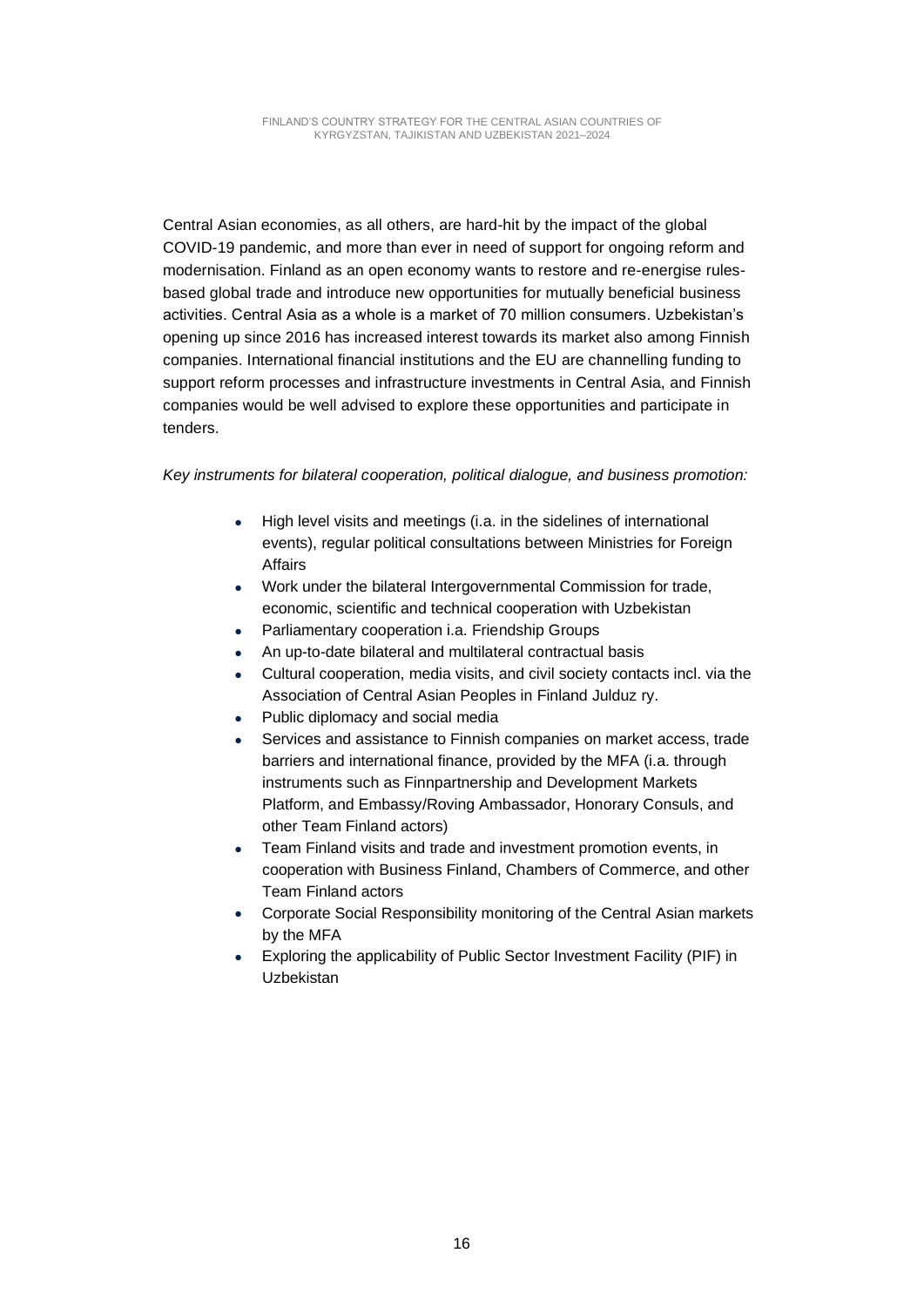#### **4.2 Cooperation to promote rule of law, human rights, and resilience of societies**

Human rights, rule of law, democracy and peace, freedom of expression, tolerance, and equality in all international activities form the value base of Finland's foreign and security policy. Finnish development policy places particular emphasis on the rights of women and girls, and on the strengthening of the developing countries' own economies to promote employment, livelihoods and well-being. Finland, in parallel with the EU, United Nations, and other international partners, such as the Organization for Security and Co-operation in Europe, will continue to promote respect for these core values, which are key conditions for sustainable development also in Central Asia.

Finland supports the realisation of peoples' human rights with special attention on increasing their access to justice. This is achieved through strengthening the legal aid systems in Central Asian countries with the aim to increase state-provided free legal aid in each country, particularly to those in the most vulnerable positions, to raise people's awareness of their own rights and to encourage dialogue between civil society and the government authorities on the legal needs of the people. Support will also be provided to strengthening the oversight mechanisms at the national level, particularly the Ombudsman's offices.

Finland supports the work of United Nations organisations to alleviate the severe social and economic ramifications of the COVID-19 pandemic, also in the Central Asian region, and assist in the recovery process. Accelerating reform, improving business environment for private enterprises, and a focus on education and job creation for the fast growing young population are key components for returning these economies on a growth path. This is also important to prevent radicalisation.

Finland encourages the Central Asian countries to strive for deeper integration into the multilateral trading system by joining the World Trade Organization. Finland also encourages the timely finalisation of the negotiations of the Enhanced Partnership and Cooperation Agreement (EPCA) between the EU and Uzbekistan. Finland encourages Kyrgyzstan, Tajikistan and Uzbekistan to actively seize all the opportunities brought by the partnership agreements with the EU.

Many challenges do not recognise state boundaries. Closer regional cooperation between the Central Asian states would allow them to better address their shared concerns, unlock their economic potential, and enhance their influence in international affairs. Increasing integration of neighbouring Afghanistan into Central Asian regional cooperation is a positive sign. As an EU member state, Finland can share her own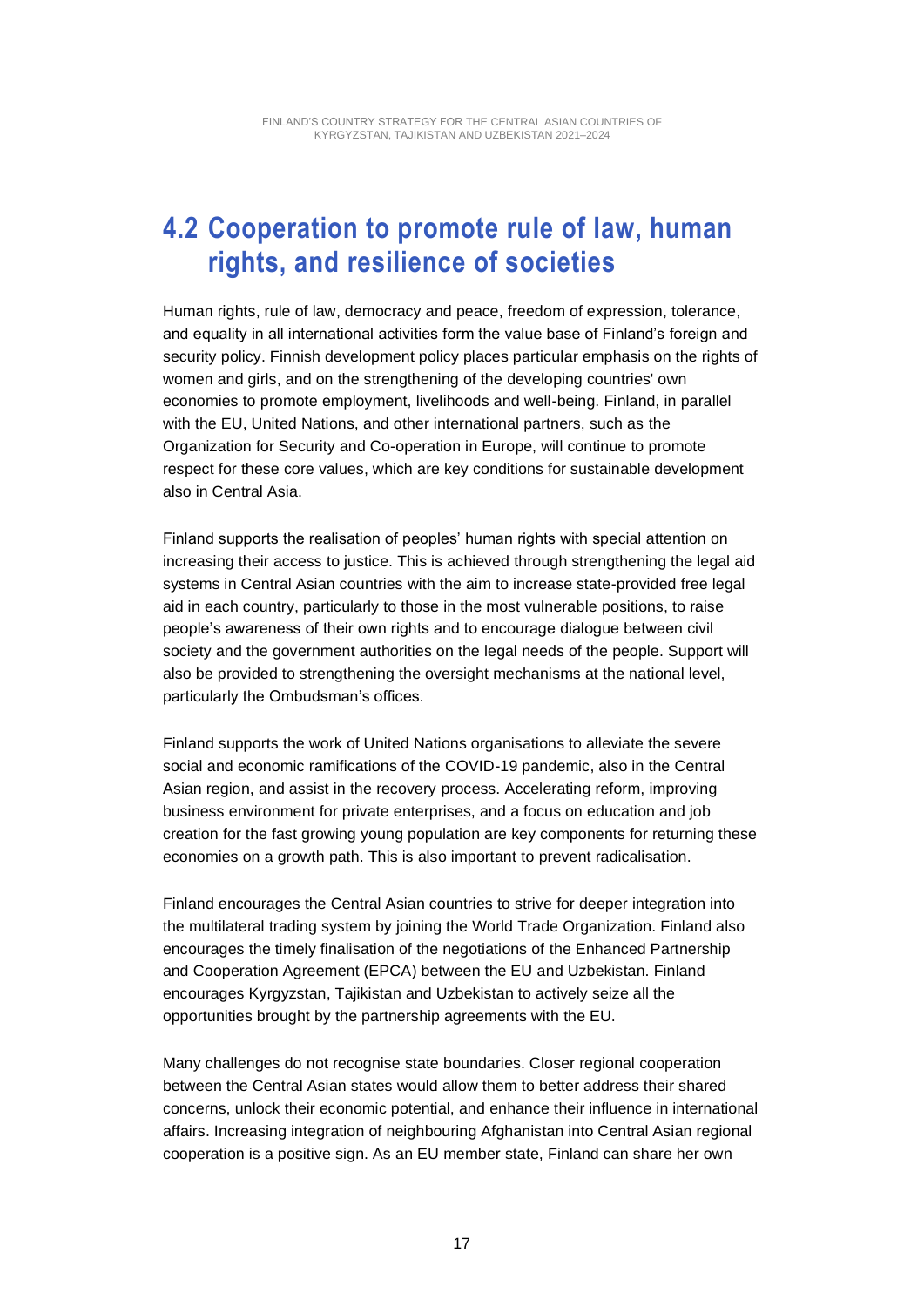experience of the benefits of integration mechanisms, rules-based cooperation, and greater connectivity. Nordic regional cooperation can also provide models for problem solving and common action in a regional context.

*Key instruments for cooperation on rule-of-law, resilience, and economic sustainability:*

- Encouraging cooperation of the Central Asian states with UN Treaty Bodies, agencies and Special Procedures
- Participation in the work of the OSCE in Central Asia and support to OSCE Project Offices in Central Asia
- Sharing Nordic experience in regional cooperation
- Institutional cooperation i.a. using EU instruments such as Twinning and TAIEX
- Rule of Law and Access to Justice Programme in Kyrgyzstan, Tajikistan, and Uzbekistan in cooperation with UNDP
- MFA financing for projects in Central Asia of Finnish civil society organisations and foundations
- Projects financed from Local Cooperation Funds of Ambassadors
- 4<sup>th</sup> phase of Aid for Trade programme in partnership with UNDP
- Participation of Finland in the UN Multi-Partner Human Security Trust Fund for the Aral Sea
- Participation of Finland in the EBRD Early Transition Countries Fund
- Promotion of Finnish education know-how via project cooperation and offering of Education Finland

#### **4.3 Climate change mitigation/adaptation and sustainable management of natural resources**

Climate change poses a major challenge to Central Asian countries and it will have consequences for the region as a whole. Changed precipitation patterns and shrinking glaciers are reducing the water flow of Central Asian rivers, putting additional stress on already scarce water supplies. Competition for water has been a source of tensions, and the importance of water and its sustainable management is widely recognised in the region. Climate change and changing weather patterns are also likely to make crop failures and food insecurity more prevalent, further contribute to environmental degradation, and increase the risk of natural disasters. There is an evident link between the environment, climate, security, economic growth, and migration.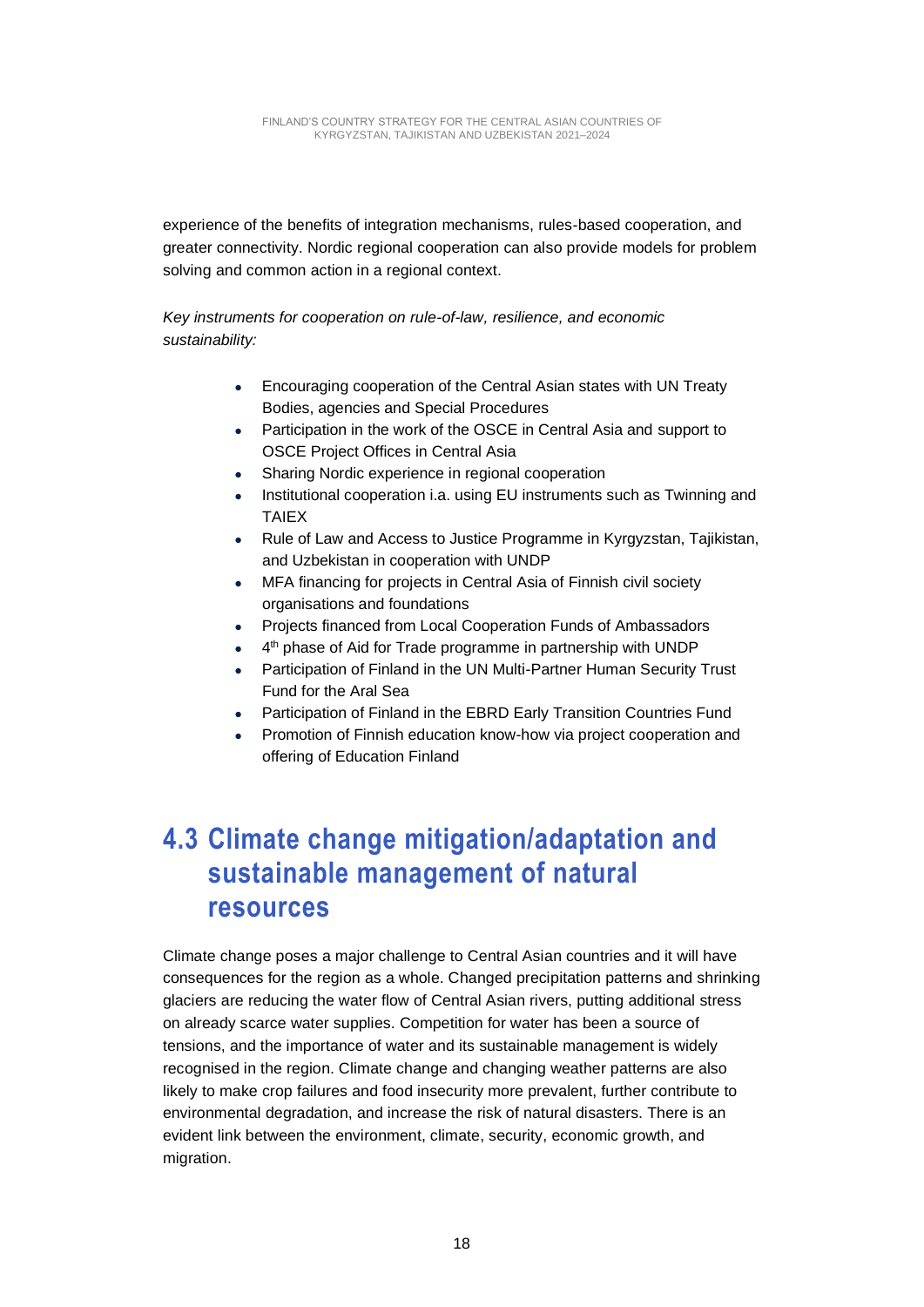Finland supports efforts by the EU and the international community and international financial institutions to assist the Central Asian states in the implementation of Paris Agreement on Climate Change, adoption of higher environmental standards and moving towards circular economy. Reforms of the energy sector, energy efficiency, and transition to a low-carbon economy are also essential. More efficient and effective environmental governance is needed including measures to reduce black carbon emissions, as well as water diplomacy, regional cooperation in sustainable management of natural resources and biodiversity protection.

The development cooperation projects funded by the Ministry for Foreign Affairs will promote the Finnish development policy approaches especially in the fields of water management, sustainable use of natural resources and climate change mitigation and adaptation. Finland's support strengthens the capacities of the responsible local environmental administrations in monitoring and assessing natural resources by equipping them with better tools and skills for responding to the requirements set by today's society and international community. This is done by applying modern techniques such as satellite image analysis, hydrogeological and geophysical methods. New techniques of visualising the existing old data gives information on both ground and surface waters. This will ensure better water quality and quantity, and eventually better living conditions for all.

Finland's project support aims also at an enhanced capacity to forecast geohazards and to produce weather, climate and air quality information and early warning services. Modern sensing applications are one example of methods for regional observations of climate change implications such as outburst floods of glacier lakes, landslides and exogenous geological processes. With comprehensive training packages, Finland's support will ensure a sustainable installation and use of an automated forecast and early warning production process.

*Key instruments for cooperation on water, environment, and natural resources management*

- Inter-institutional cooperation (ICI) projects:
	- o The Finnish Environment Institute's projects in Kyrgyzstan, Tajikistan and Uzbekistan will enhance the capacities of the local environment and water officials in progressing towards improved water quality, wastewater, and safe reuse.
	- o The Geological Survey of Finland will focus on improving living standards and conditions for local people through its projects in Kyrgyzstan, Tajikistan and Uzbekistan. The projects will support the strengthening of the domestic economic growth and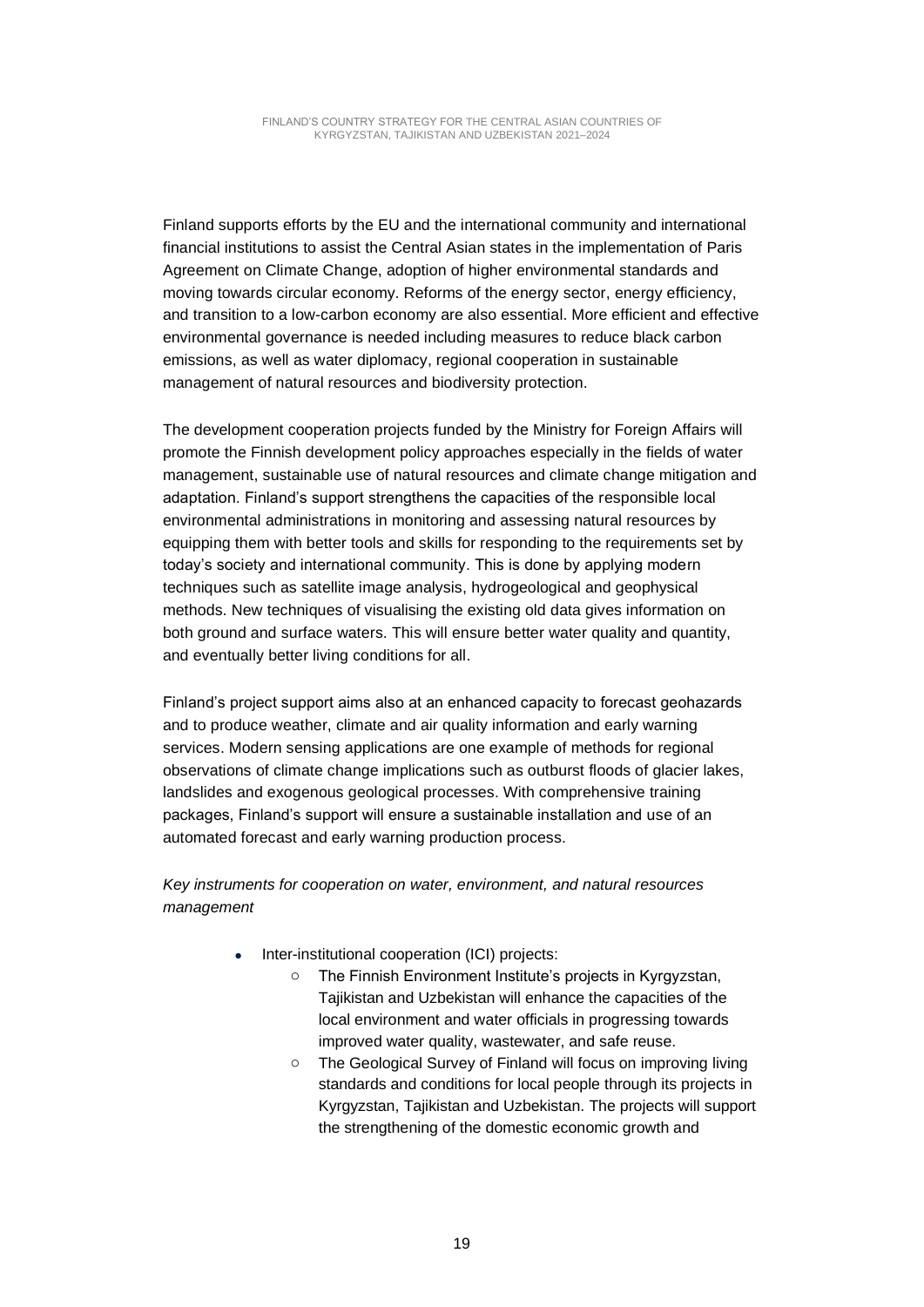prosperity of both countries through sustainable use of natural resources and creation of safer living environment.

o The Finnish Meteorological Institute's projects in Kyrgyzstan, Tajikistan and Uzbekistan focus on improving capacity to perform glacier and snow monitoring and research, to operate a modern air quality observation system, and early warning systems to provide information to citizens of the countries.